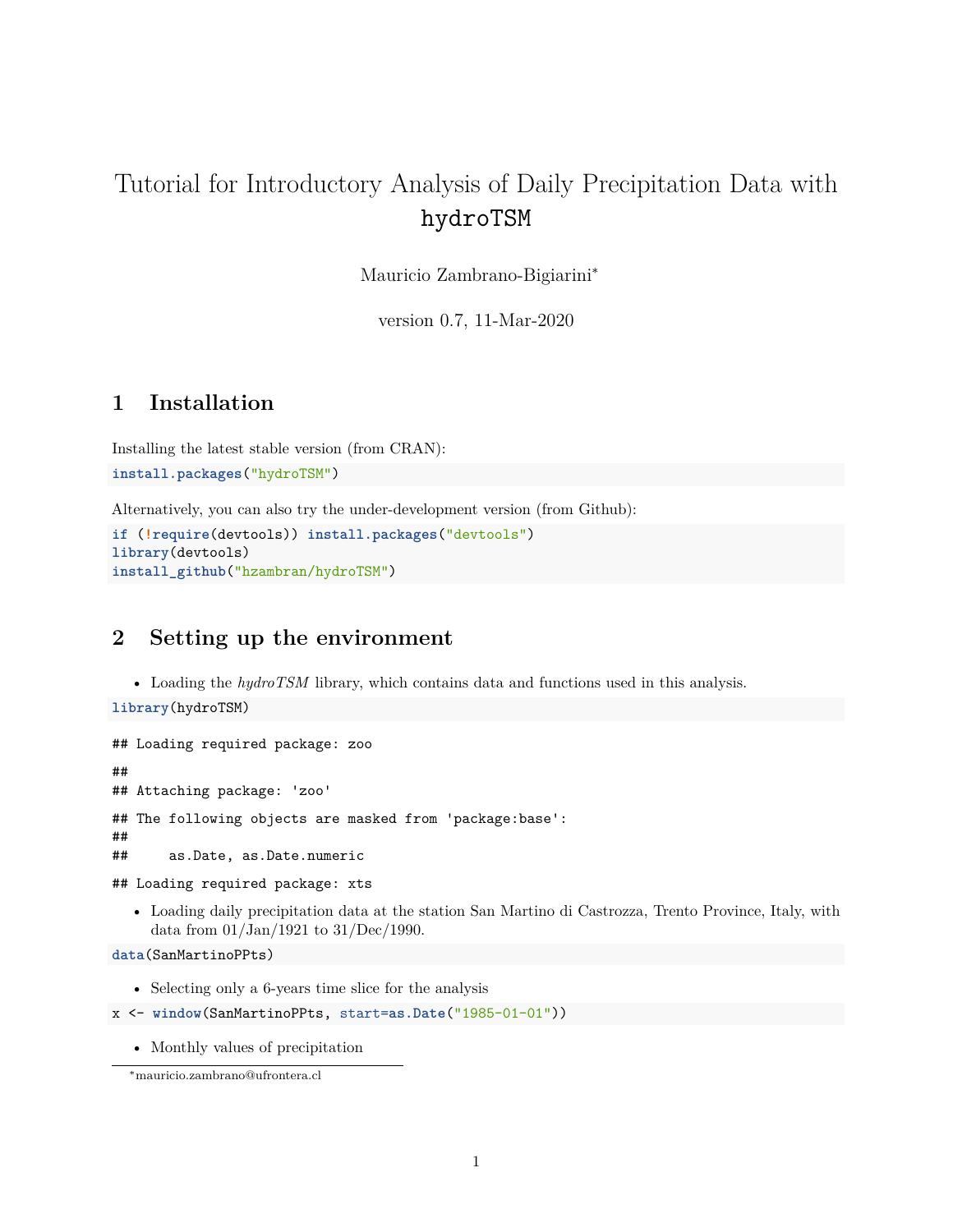( m <- **daily2monthly**(x, FUN=sum) )

```
## 1985-01-01 1985-02-01 1985-03-01 1985-04-01 1985-05-01 1985-06-01 1985-07-01
## 141.2 7.0 140.6 72.0 175.6 131.4 85.4
## 1985-08-01 1985-09-01 1985-10-01 1985-11-01 1985-12-01 1986-01-01 1986-02-01
## 159.4 27.2 58.4 101.8 54.8 75.8 131.6
## 1986-03-01 1986-04-01 1986-05-01 1986-06-01 1986-07-01 1986-08-01 1986-09-01
## 59.6 237.8 108.2 144.8 81.2 141.0 69.8
## 1986-10-01 1986-11-01 1986-12-01 1987-01-01 1987-02-01 1987-03-01 1987-04-01
## 38.2 44.4 20.4 46.8 111.0 45.6 98.4
## 1987-05-01 1987-06-01 1987-07-01 1987-08-01 1987-09-01 1987-10-01 1987-11-01
## 212.0 153.8 221.8 175.0 90.6 278.8 164.8
## 1987-12-01 1988-01-01 1988-02-01 1988-03-01 1988-04-01 1988-05-01 1988-06-01
## 29.8 118.0 49.8 22.4 100.6 187.4 193.0
## 1988-07-01 1988-08-01 1988-09-01 1988-10-01 1988-11-01 1988-12-01 1989-01-01
## 120.4 149.2 61.2 136.4 10.0 59.4 0.0
## 1989-02-01 1989-03-01 1989-04-01 1989-05-01 1989-06-01 1989-07-01 1989-08-01
## 152.6 46.2 365.4 77.4 241.6 302.8 114.4
## 1989-09-01 1989-10-01 1989-11-01 1989-12-01 1990-01-01 1990-02-01 1990-03-01
## 65.4 12.8 145.0 110.6 51.6 12.4 65.8
## 1990-04-01 1990-05-01 1990-06-01 1990-07-01 1990-08-01 1990-09-01 1990-10-01
## 127.0 74.4 175.0 143.8 90.8 106.0 153.0
## 1990-11-01 1990-12-01
## 326.6 106.0
```

```
• Dates of the daily values of 'x'
```

```
dates <- time(x)
```
• Amount of years in 'x' (needed for computations)

( nyears <- **yip**(from=**start**(x), to=**end**(x), out.type="nmbr" ) )

## [1] 6

### **3 Basic exploratory data analysis (EDA)**

```
1) Summary statistics
```

```
smry(x)
```

| ## |               | Index            | X                   |
|----|---------------|------------------|---------------------|
| ## | Min.          | $1985 - 01 - 01$ | 0.0000              |
|    | ## 1st Qu.    | 1986-07-02       | 0.0000              |
|    | ## Median     | 1988-01-01       | 0.0000              |
| ## | Mean          | 1988-01-01       | 3.7470              |
|    | ## 3rd Qu.    | $1989 - 07 - 01$ | 2.6000              |
| ## | Max.          | 1990-12-31       | 122.0000            |
| ## | IOR           | <na></na>        | 2.6000              |
| ## | sd            | <na></na>        | 10.0428             |
| ## | $\mathsf{cv}$ | <na></na>        | 2.6800              |
| ## | Skewness      | <na></na>        | 5.3512              |
|    | ## Kurtosis   | <na></na>        | 39.1619             |
| ## | NA's          | $<$ NA $>$       | 0.0000              |
| ## | n             |                  | <na> 2191.0000</na> |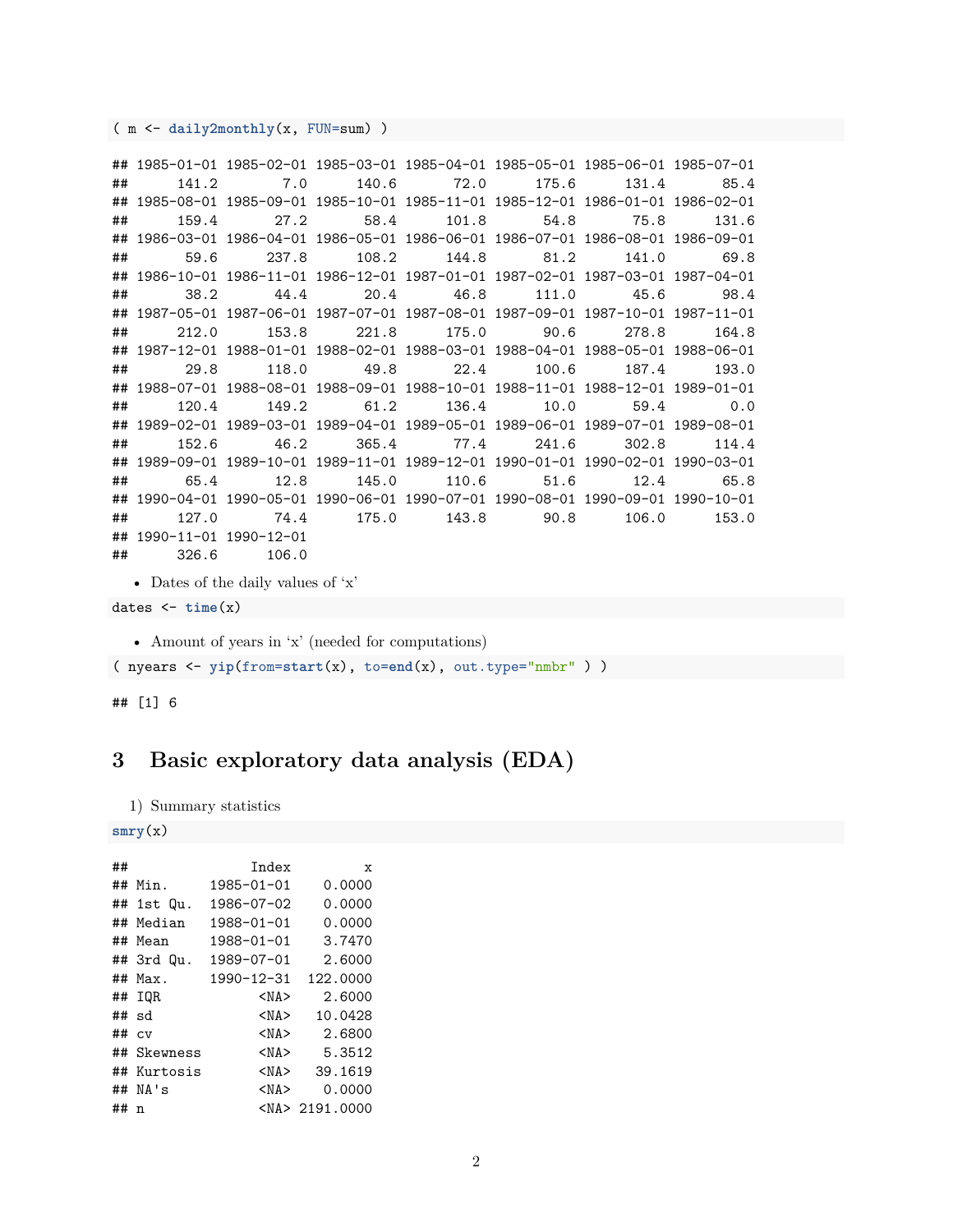• Using the *hydroplot* function, which (by default) plots 9 different graphs: 3 ts plots, 3 boxplots and 3 histograms summarizing 'x'. For this example, only daily and monthly plots are produced, and only data starting on 01-Jan-1987 are plotted.





#### **dwi**(x)

## 1985 1986 1987 1988 1989 1990 ## 365 365 365 366 365 365

3) Amount of days with information (not NA) per month per year

**dwi**(x, out.unit="mpy")

## Jan Feb Mar Apr May Jun Jul Aug Sep Oct Nov Dec ## 1985 31 28 31 30 31 30 31 31 30 31 30 31 ## 1986 31 28 31 30 31 30 31 31 30 31 30 31 ## 1987 31 28 31 30 31 30 31 31 30 31 30 31 ## 1988 31 29 31 30 31 30 31 31 30 31 30 31 ## 1989 31 28 31 30 31 30 31 31 30 31 30 31 ## 1990 31 28 31 30 31 30 31 31 30 31 30 31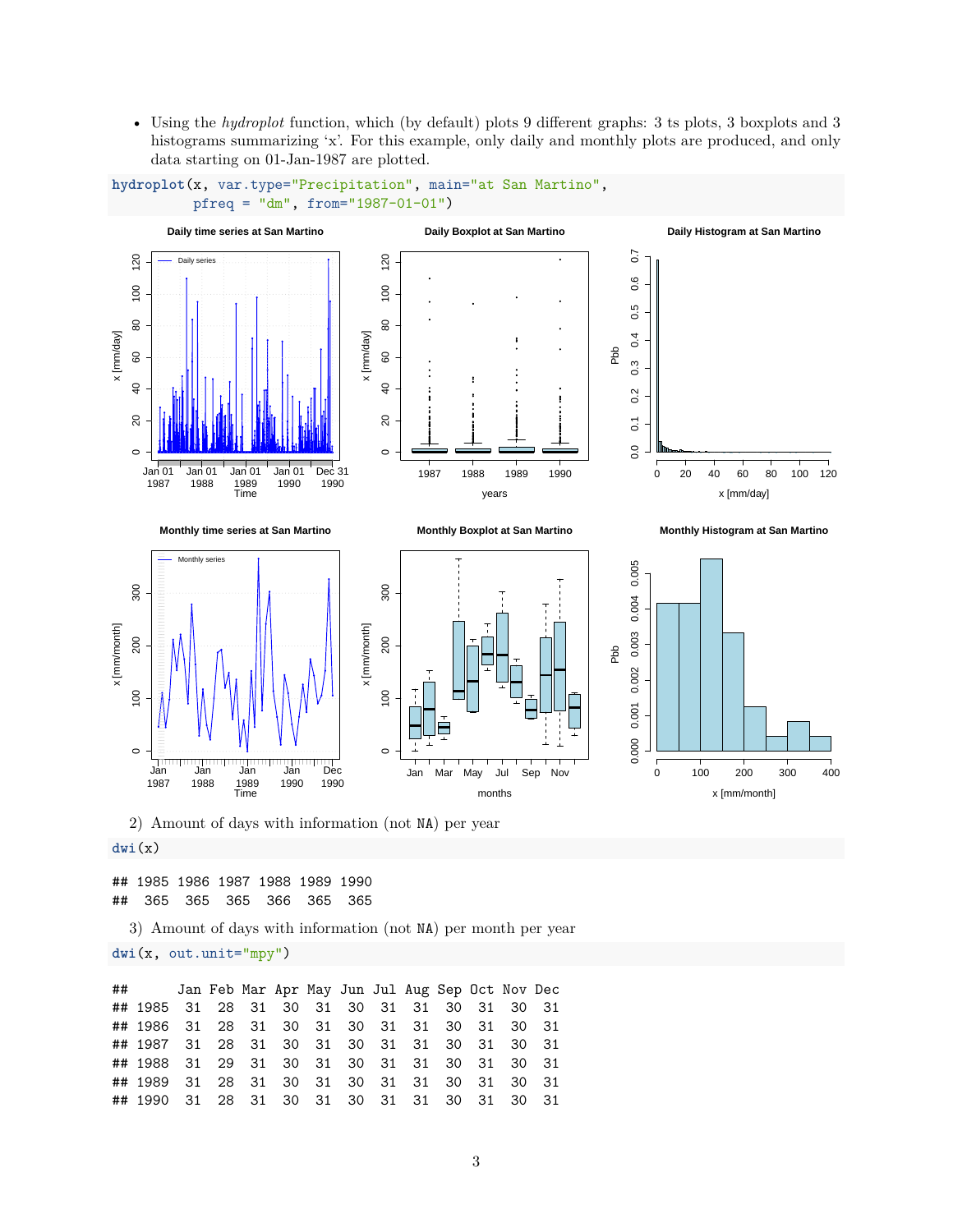4) Plotting the monthly precipitation values for each year, useful for identifying dry/wet months.

```
# Daily zoo to monthly zoo
m <- daily2monthly(x, FUN=sum, na.rm=TRUE)
# Creating a matrix with monthly values per year in each column
M <- matrix(m, ncol=12, byrow=TRUE)
colnames(M) <- month.abb
rownames(M) <- unique(format(time(m), "%Y"))
# Plotting the monthly precipitation values
require(lattice)
## Loading required package: lattice
```
**print**(**matrixplot**(M, ColorRamp="Precipitation", main="Monthly precipitation at San Martino st., [mm/month]"))

### **Monthly precipitation at San Martino st., [mm/month]**



### **4 Annual analysis**

Annual values of precipitation **daily2annual**(x, FUN=sum, na.rm=TRUE)

## 1985-01-01 1986-01-01 1987-01-01 1988-01-01 1989-01-01 1990-01-01 ## 1154.8 1152.8 1628.4 1207.8 1634.2 1432.4

Average annual precipitation

Obvious way: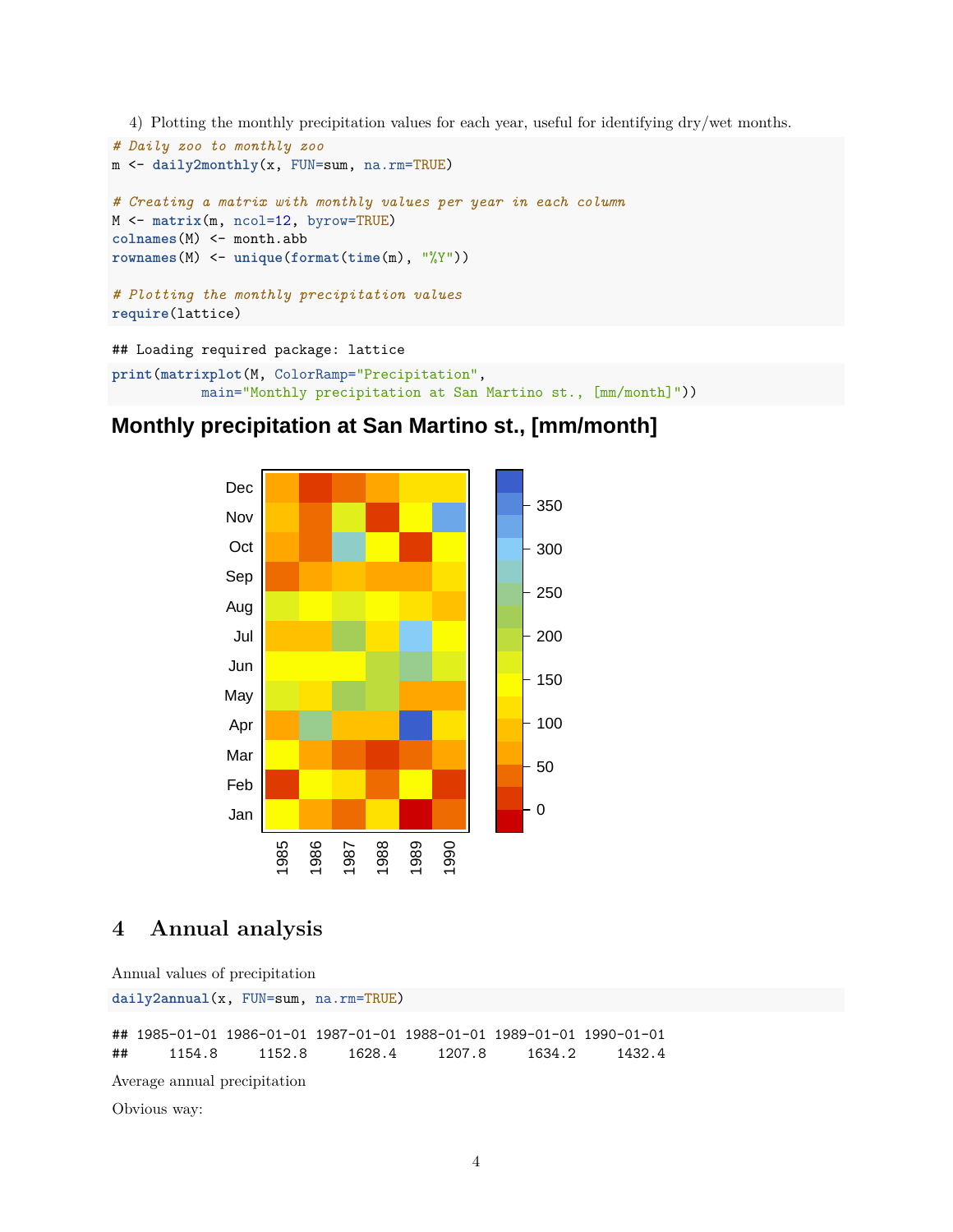**mean**( **daily2annual**(x, FUN=sum, na.rm=TRUE) )

## [1] 1368.4

Another way (more useful for streamflows, where FUN=mean):

The function *annualfunction* applies FUN twice over x:

( i) firstly, over all the elements of x belonging to the same year, in order to obtain the corresponding annual values, and (ii) secondly, over all the annual values of x previously obtained, in order to obtain a single annual value.

**annualfunction**(x, FUN=sum, na.rm=TRUE) **/** nyears

## value ## 1368.4

### **5 Monthly analysis**

Median of the monthly values at station 'x'. Not needed, just for looking at these values in the boxplot. **monthlyfunction**(m, FUN=median, na.rm=TRUE)

## Jan Feb Mar Apr May Jun Jul Aug Sep Oct Nov Dec ## 63.7 80.4 52.9 113.8 141.9 164.4 132.1 145.1 67.6 97.4 123.4 57.1

Vector with the three-letter abbreviations for the month names

cmonth <- **format**(**time**(m), "%b")

Creating ordered monthly factors

months <- **factor**(cmonth, levels=**unique**(cmonth), ordered=TRUE)

Boxplot of the monthly values

**boxplot**( **coredata**(m) **~** months, col="lightblue", main="Monthly Precipitation", ylab="Precipitation, [mm]", xlab="Month")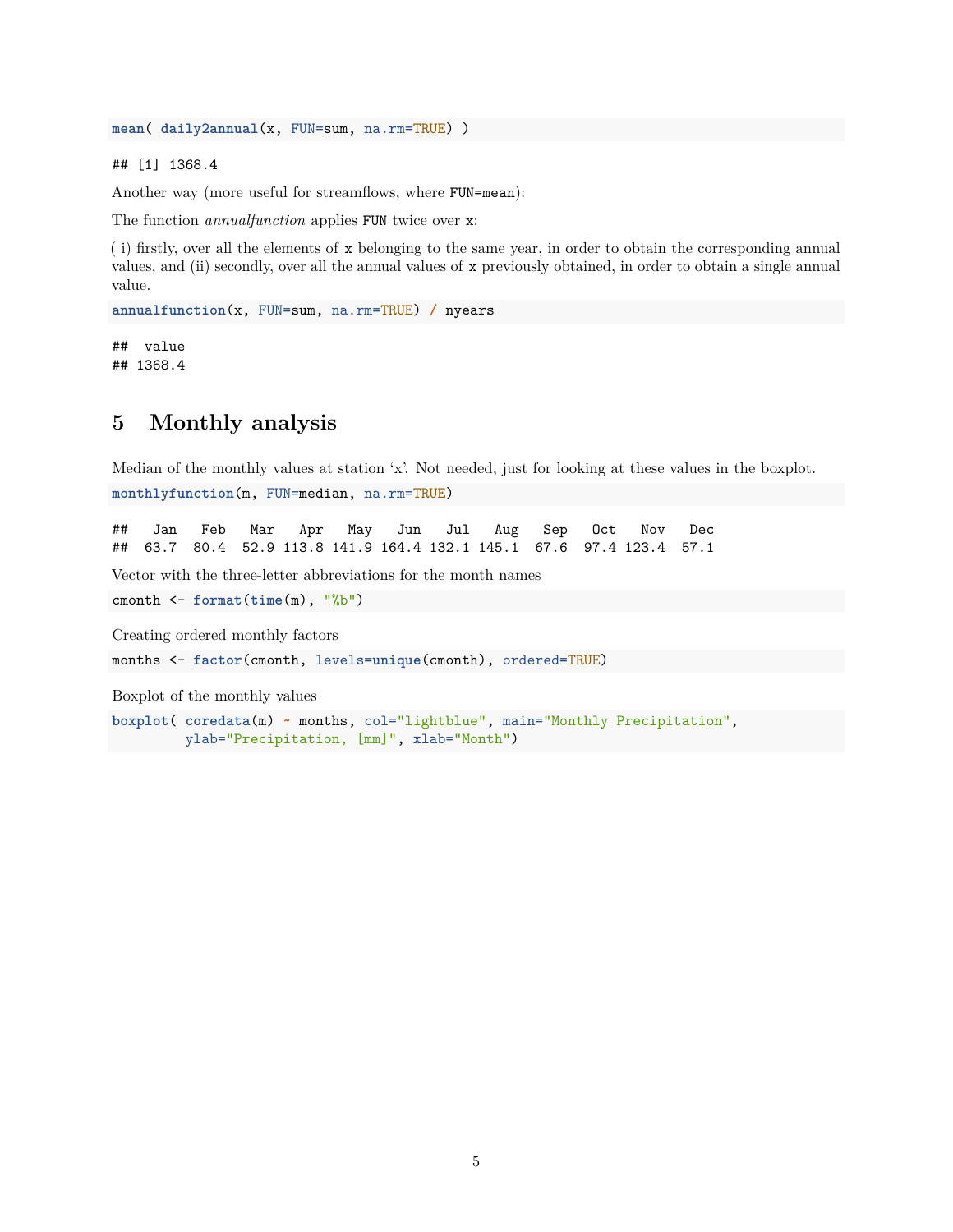### **Monthly Precipitation**



**Month** 

### **6 Seasonal analysis**

Average seasonal values of precipitation **seasonalfunction**(x, FUN=sum, na.rm=TRUE) **/** nyears ## DJF MAM JJA SON ## 213.1333 369.4000 470.8000 315.0667 Extracting the seasonal values for each year ( DJF <- **dm2seasonal**(x, season="DJF", FUN=sum) ) ## 1985 1986 1987 1988 1989 1990 ## 148.2 262.2 178.2 197.6 212.0 174.6 ( MAM <- **dm2seasonal**(m, season="MAM", FUN=sum) ) ## 1985 1986 1987 1988 1989 1990 ## 388.2 405.6 356.0 310.4 489.0 267.2 ( JJA <- **dm2seasonal**(m, season="JJA", FUN=sum) ) ## 1985 1986 1987 1988 1989 1990 ## 376.2 367.0 550.6 462.6 658.8 409.6 ( SON <- **dm2seasonal**(m, season="SON", FUN=sum) ) ## 1985 1986 1987 1988 1989 1990 ## 187.4 152.4 534.2 207.6 223.2 585.6

Plotting the time evolution of the seasonal precipitation values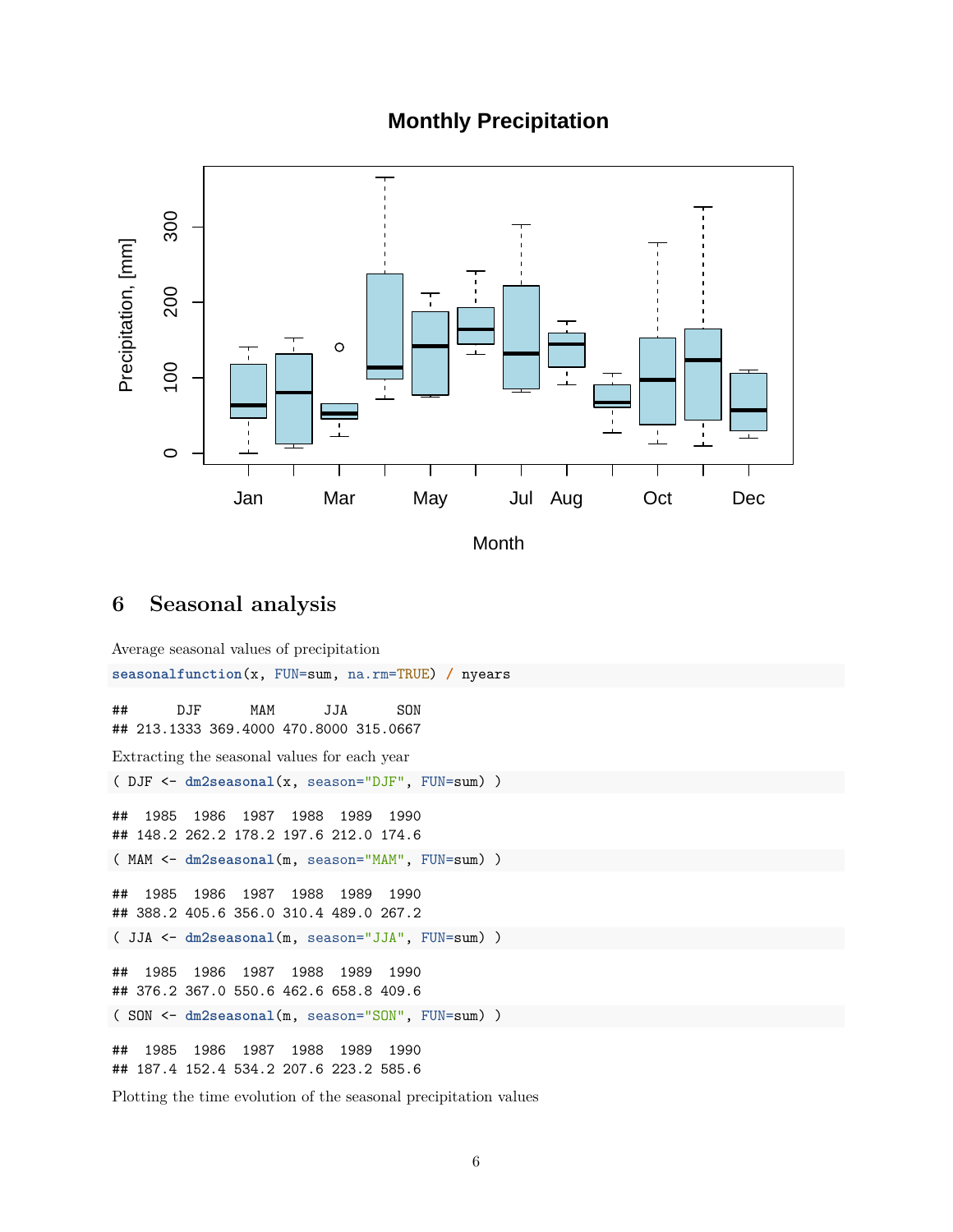

#### **hydroplot**(x, pfreq="seasonal", FUN=sum, stype="default")

# **7 Some extreme indices**

Common steps for the analysis of this section:

Loading daily precipitation data at the station San Martino di Castrozza, Trento Province, Italy, with data from 01/Jan/1921 to 31/Dec/1990.

**data**(SanMartinoPPts)

Selecting only a three-year time slice for the analysis

x <- **window**(SanMartinoPPts, start=**as.Date**("1988-01-01"))

Plotting the selected time series

**hydroplot**(x, ptype="ts", pfreq="o", var.unit="mm")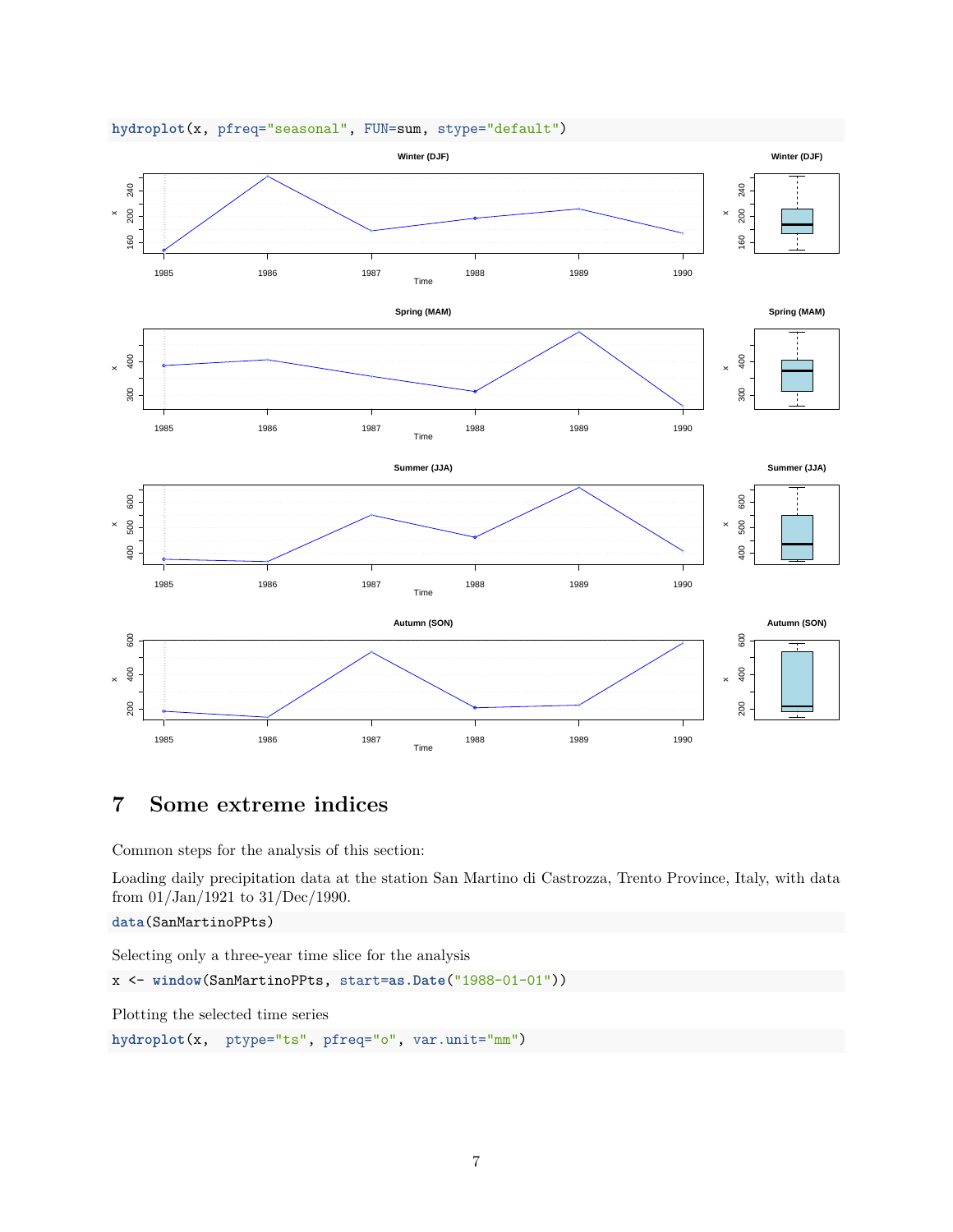

#### **7.1 Heavy precipitation days (R10mm)**

Counting and plotting the number of days in the period where precipitation is  $> 10$  [mm] ( R10mm <- **length**( x[x**>**10] ) )

## [1] 127

#### **7.2 Very wet days (R95p)**

• Identifying the wet days (daily precipitation  $\geq 1$  mm):

wet.index <- **which**(x **>=** 1)

• Computing the 95th percentile of precipitation on wet days (*PRwn95* ):

( PRwn95 <- **quantile**(x[wet.index], probs=0.95, na.rm=TRUE) )

## 95% ## 39.75

**Note 1**: this computation was carried out for the three-year time period 1988-1990, not the 30-year period 1961-1990 commonly used.

**Note 2**: missing values are removed from the computation.

```
• Identifying the very wet days (daily precipitation \geq PRun95)
```

```
(very.wet.index <- which(x >= PRwn95))
```
## [1] 30 92 234 287 422 423 461 550 551 674 676 719 939 950 998 ## [16] 1058 1061 1075

• Computing the total precipitation on the very wet days: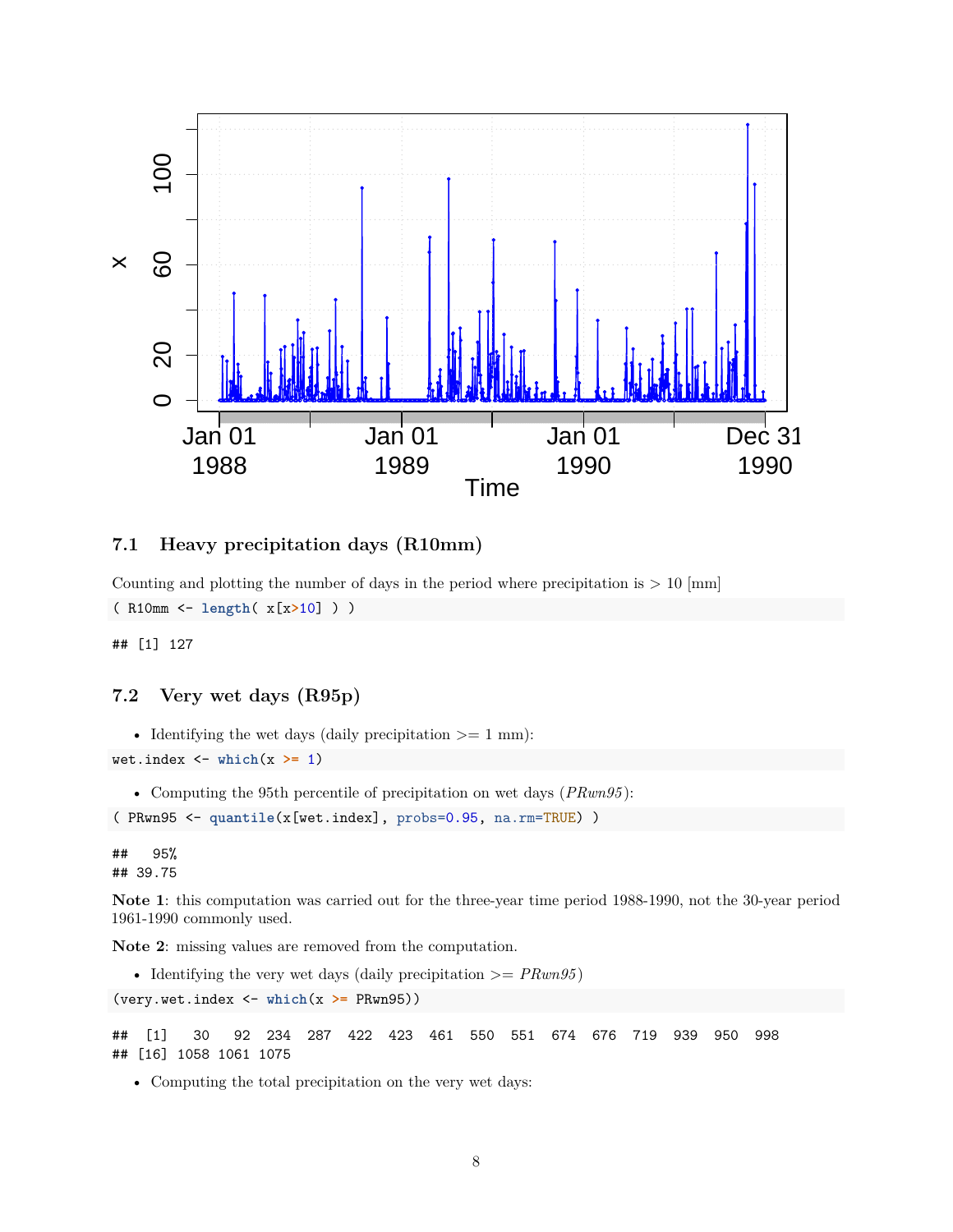( R95p <- **sum**(x[very.wet.index]) )

## [1] 1196.4

**Note 3**: this computation was carried out for the three-year time period 1988-1990, not the 30-year period 1961-1990 commonly used

#### **7.3 5-day total precipitation**

Computing the 5-day total (accumulated) precipitation

```
x.5max <- rollapply(data=x, width=5, FUN=sum, fill=NA, partial= TRUE,
                    align="center")
```

```
hydroplot(x.5max, ptype="ts+boxplot", pfreq="o", var.unit="mm")
```


## [Note: pfreq='o' => ptype has been changed to 'ts']

Maximum annual value of 5-day total precipitation

(x.5max.annual <- **daily2annual**(x.5max, FUN=max, na.rm=TRUE))

## 1988-01-01 1989-01-01 1990-01-01 ## 113.2 170.8 237.2

**Note 1**: for this computation, a moving window centred in the current day is used. If the user wants the 5-day total precipitation accumulated in the 4 days before the current day + the precipitation in the current day, the user have to modify the moving window.

**Note 2**: For the first two and last two values, the width of the window is adapted to ignore values not within the time series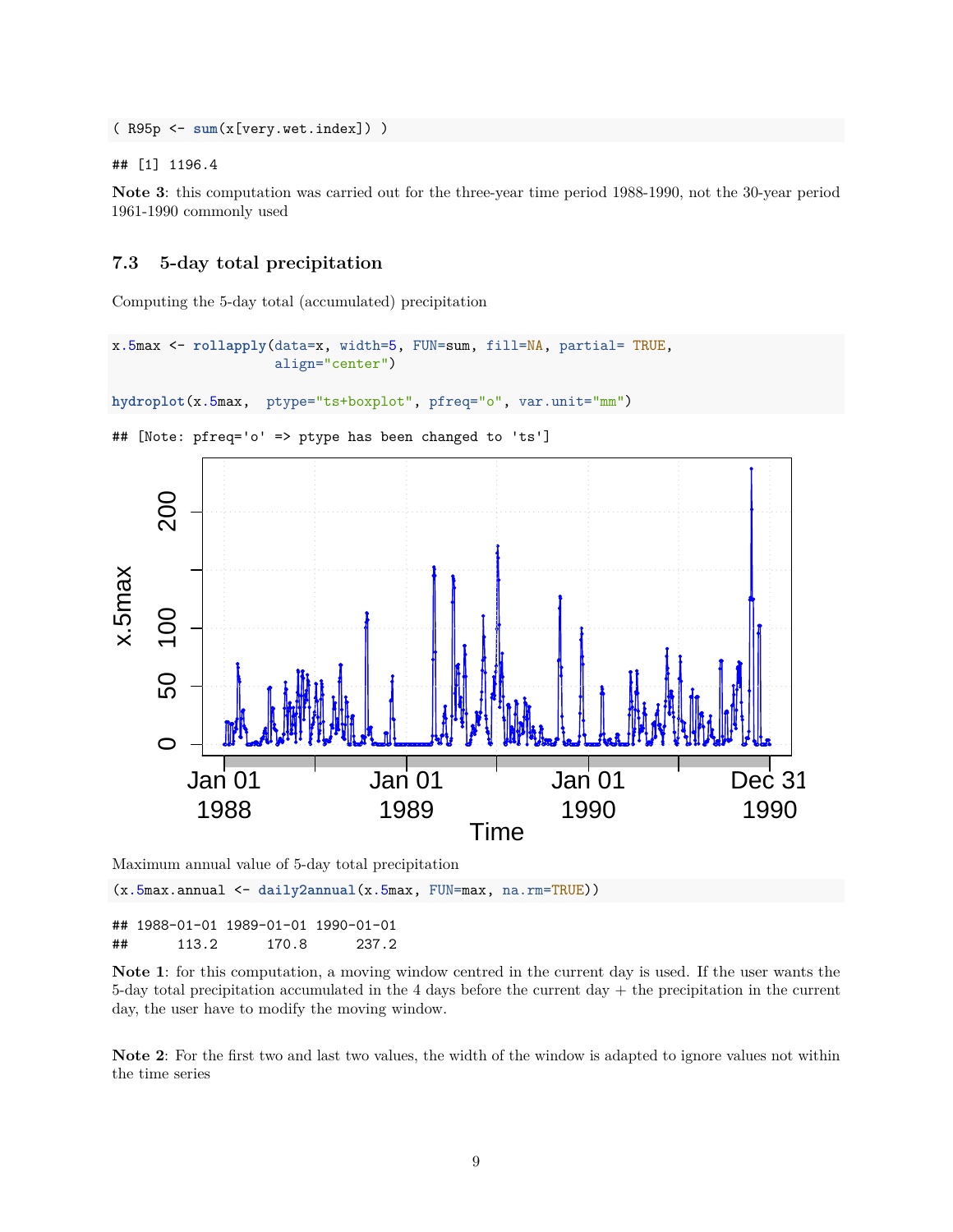### **8 Climograph**

Since v0.5-0, hydroTSM includes a function to plot a climograph, considering not only precipitation but air temperature data as well:

```
# Loading daily ts of precipitation, maximum and minimum temperature
data(MaquehueTemuco)
# extracting individual ts of precipitation, maximum and minimum temperature
pcp <- MaquehueTemuco[, 1]
tmx <- MaquehueTemuco[, 2]
tmn <- MaquehueTemuco[, 3]
# Plotting the climograph
m <- climograph(pcp=pcp, tmx=tmx, tmn=tmn, na.rm=TRUE)
```


**Climograph**

### **9 Software Details**

This tutorial was built under:

## [1] "x86\_64-pc-linux-gnu (64-bit)"

## [1] "R Under development (unstable) (2020-03-11 r77925)"

## [1] "hydroTSM 0.6-0"